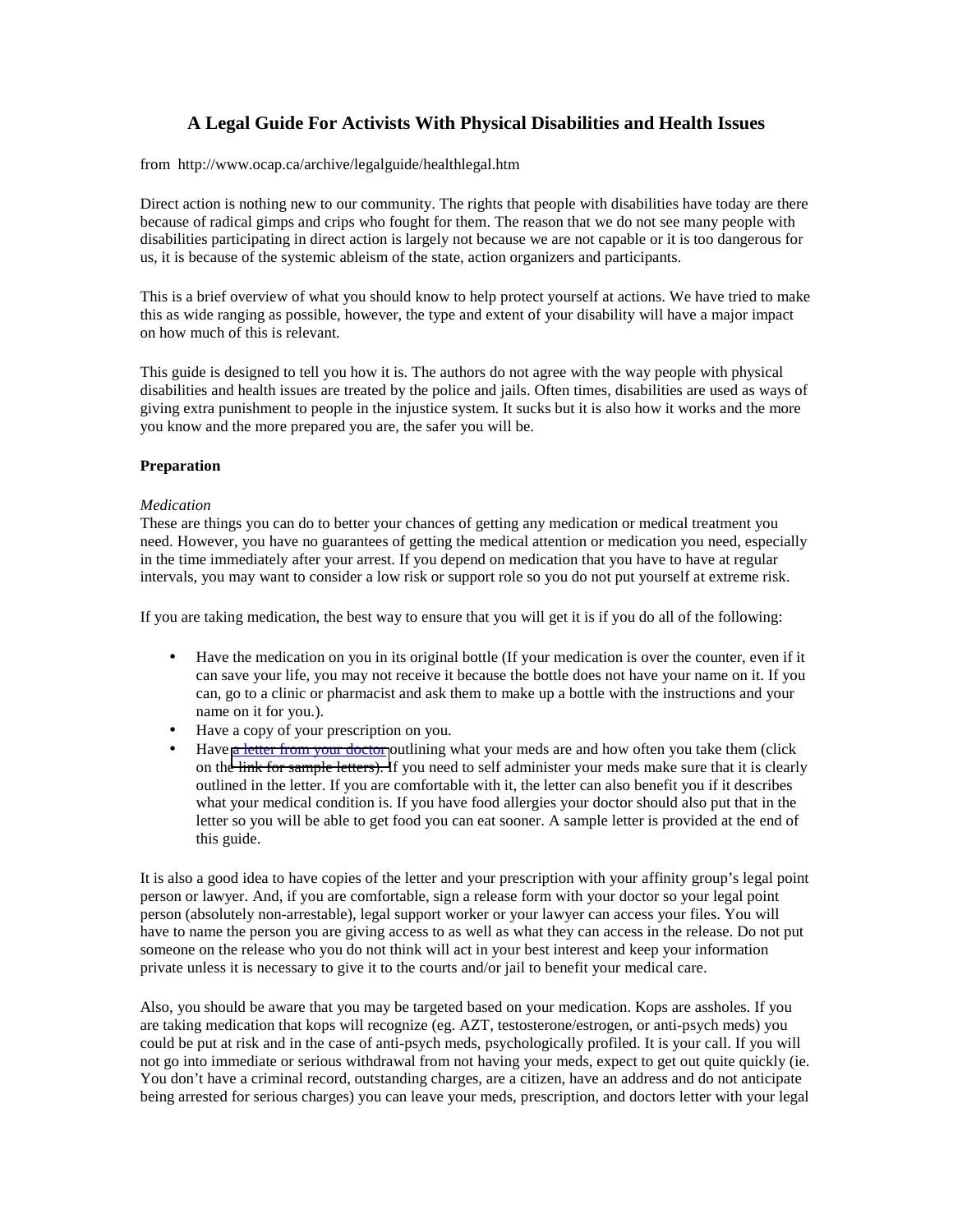point person so you can get them later if needed or you can take everything with you to the action. Do what you think is safest for and best for you.

If you self medicate with marijuana or other "controversial" substances - leave them at home.

## *What To Bring/Wear*

The sad reality is that if you have a visible physical disability, you will be identified by it. If you can use plain, standard personal aid devices and try to go with black metal, plain wood, or black/beige fabric for everything.

If you have parts of your body which are extra sensitive, you may wish to wear extra clothing to help protect them.

Most personal aid devices will be removed from you when you are booked but there is a good chance you will have access to them if you are sent to jail. So, use stuff that looks like a doctor ordered it if you can. Instead of using elastic bandages to wrap parts of your body, use braces if you can get them. You will never get access to elastic bandages or triangles but you will much more likely get your body-part specific braces if you are wearing them at the action.

If you have a medic alert bracelet - wear it.

If you suffer from pain, take pain killers with you. Put several in a place where you can easily access them if you are arrested (ie. Tape them into a sleeve cuff or slide them into a wrist brace) then you can have access to them if you go down. If you do this, be sure to take them before you get to the station and are searched. It is probably best if the kops don't see you take them.

If you have breathing problems, consider taking a gas mask. However, if you do this, know that you will be more likely to be targeted by the kops.

Try to follow the other guidelines set out in the "what to bring/wear" section written for T.A.B.s (temporarily able bodied) by the legal collective.

Bring water and have the people in your posse do the same. However, if you have deadly food allergies, your affinity group should not eat the foods that you are allergic to prior to the action (in case you get pepper sprayed and they rinse your eyes with their water or if they have to do mouth to mouth). Your affinity group should also be on the look out for anyone treating you to ensure that they do not use anything on you that has come into contact with their mouth or that you are allergic to.

## *Cadres/Affinity Groups/Cells/Squads/The People You Show Up With*

If you have a physical disability or health concerns, the people you go with are key to keeping you safe and helping to protecting you. If you do not feel safe with this group or if you feel like they will not consider your needs, you can call them on it. You should only do what you feel that you want when it comes to discussing your situation with your affinity group. However, if you do not feel that you can openly talk about your situation with your group, you might want to consider a very low risk of arrest role.

Here are some questions that an affinity group can go through ( and ideally set out clear answers together) to establish how your needs can be taken into account at the action. (note that the best affinity groups will go through similar lists for every single person in the group regardless of whether or not they are "high risk").

- What is the nature of your disability or health concern and needs? Does everyone in the group have a working understanding of this? If not, will it be arrived at and how will this happen?
- What is your level of arrest?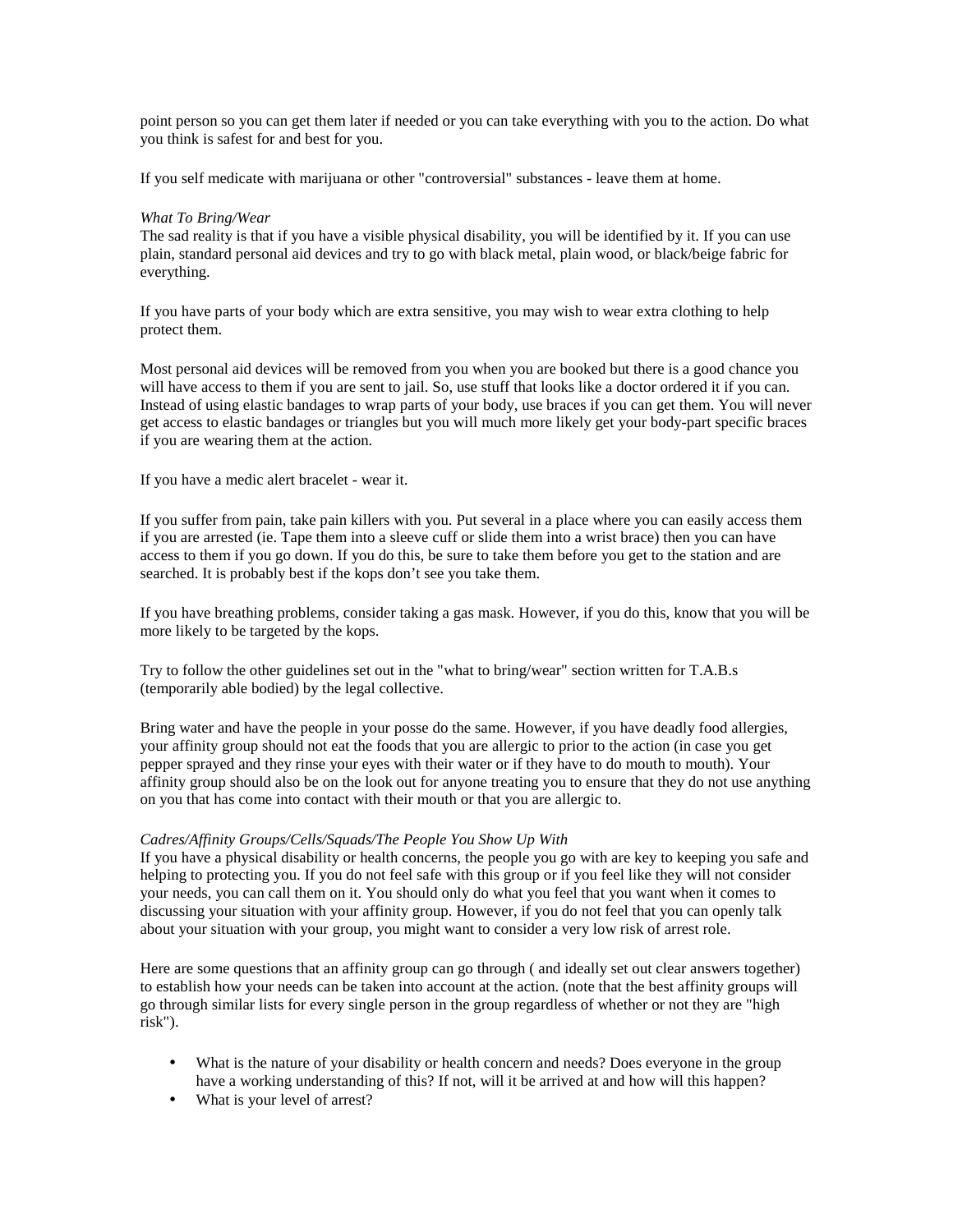- How can the action, or at least your affinity group's role in it, be designed to best accommodate your needs?
- How will the decision making process ensure that your needs are considered at the action even in the most pressing of situations?
- How will your body be taken into consideration in interactions with the police? (ie. Do you run from the kops, do you fight, etc.)
- Who in your group has medical training? Are they adequately trained to deal with your particular health concerns? (sometimes it is good for an affinity group to have two people with medical training so one can leave with you if necessary and the other can stay to assist the rest of the group)
- Are parts of your body particularly vulnerable and if so, do you want help from others protecting your body? How can others in your group do this if desired?
- It is absolutely reasonable for "high risk" individuals to have other people go down for them. This is one way that we can use solidarity in an action to ensure that the people needing it the most are protected. With that in mind, do you want people to risk arrest to protect you? If yes, which members of your affinity group are going to do this?
- Does your affinity group understand that your consent is essential if someone is going to go down for you?
- If you do go down, do you want someone who is trained to try to get arrested with you to help ensure you are not mistreated? If yes, who is going to fill this role?

Sometimes it is difficult to hear people in a busy action, especially for people who have hearing impairments. Your posse can develop simple signals that can be used to get messages to people in the group when you are far away or it is difficult to hear. Make all signals simple and big so they can be seen from a bit of a distance.

# **The Kops and Protecting Your Body**

If you have a visible disability, you are at high risk when it comes to the kops because you will probably be more recognizable than most of the people around you and because oftentimes the police will know many of your weaknesses right off the bat and use them against you.

But, you can make your disability work for you also. There is definitely a social stigma attached to beating people with disabilities. You can use this to your advantage if there is media around.

It is important that you protect your body when you're doing direct action and are involved in physical confrontation with the police. Lots of times in direct action trainings, the trainer will show people how to do this. These tactics are designed for T.A.B.s though. Come up with ways to protect yourself in these dangerous situations before the action. Think about your disability and how best to adapt body protection strategies to your own body. You can even practice being arrested, dragged and beaten with a friend and see what works well for you.

If you have a disability that causes pain, you may want to consider making the arrest process as painless as possible (ie. don't fight, force them to drag you).

Do not expect the police to go softer on you because you have a visible physical disability. Canes and certain types of braces could be considered to be a weapon by some kops, so they may respond to you with even more force.